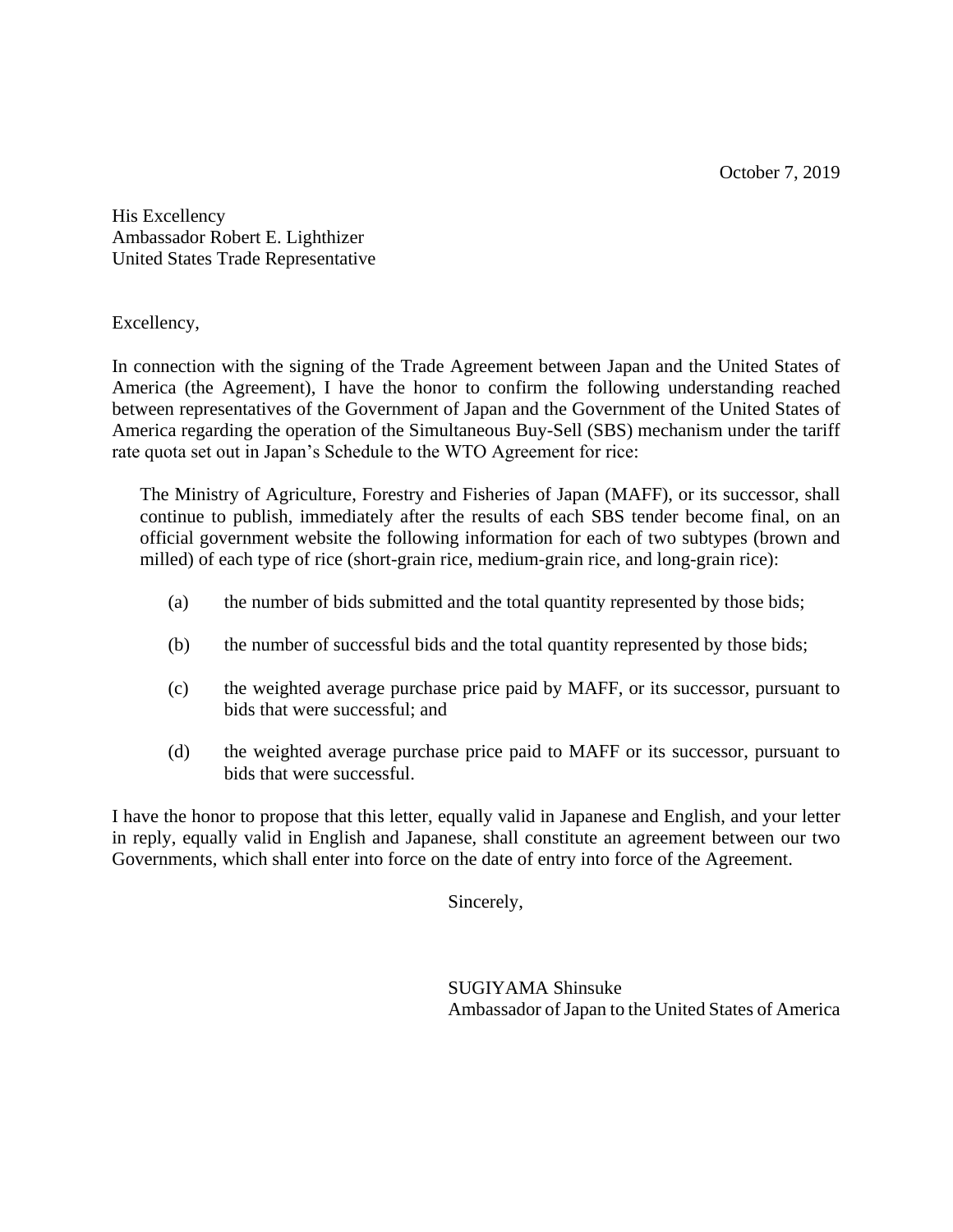His Excellency Mr. SUGIYAMA Shinsuke Ambassador of Japan to the United States of America

Excellency,

I am pleased to acknowledge your letter of October 7, 2019, which reads as follows:

"In connection with the signing of the Trade Agreement between Japan and the United States of America (the Agreement), I have the honor to confirm the following understanding reached between representatives of the Government of Japan and the Government of the United States of America regarding the operation of the Simultaneous Buy-Sell (SBS) mechanism under the tariff rate quota set out in Japan's Schedule to the WTO Agreement for rice:

The Ministry of Agriculture, Forestry and Fisheries of Japan (MAFF), or its successor, shall continue to publish, immediately after the results of each SBS tender become final, on an official government website the following information for each of two subtypes (brown and milled) of each type of rice (short-grain rice, medium-grain rice, and long-grain rice):

- (a) the number of bids submitted and the total quantity represented by those bids;
- (b) the number of successful bids and the total quantity represented by those bids;
- (c) the weighted average purchase price paid by MAFF, or its successor, pursuant to bids that were successful; and
- (d) the weighted average purchase price paid to MAFF or its successor, pursuant to bids that were successful.

I have the honor to propose that this letter, equally valid in Japanese and English, and your letter in reply, equally valid in English and Japanese, shall constitute an agreement between our two Governments, which shall enter into force on the date of entry into force of the Agreement."

I have the further honor to confirm that my Government shares this understanding and to agree that your letter, equally valid in Japanese and English, and this letter in reply, equally valid in English and Japanese, shall constitute an agreement between our two Governments, which shall